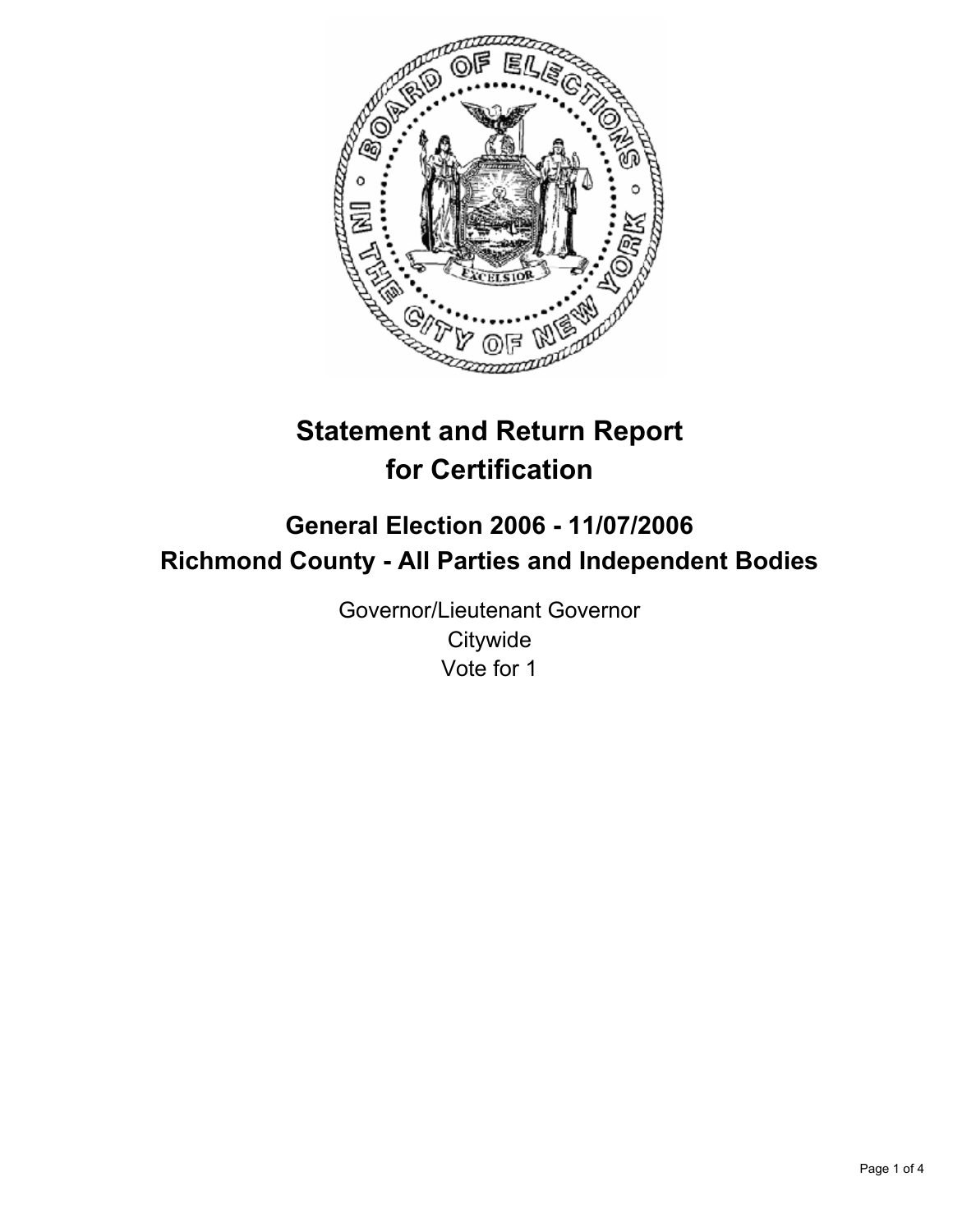

### **Assembly District 60**

| <b>PUBLIC COUNTER</b>                                | 14,691                    |
|------------------------------------------------------|---------------------------|
| <b>EMERGENCY</b>                                     | 0                         |
| ABSENTEE/MILITARY                                    | 594                       |
| <b>AFFIDAVIT</b>                                     | 156                       |
| <b>Total Ballots</b>                                 | 15,467                    |
| JOHN J FASO / C SCOTT VANDERHOEF (REPUBLICAN)        | 5,126                     |
| ELIOT SPITZER / DAVID A PATERSON (DEMOCRATIC)        | 7,619                     |
| ELIOT SPITZER / DAVID A PATERSON (INDEPENDENCE)      | 541                       |
| JOHN J FASO / C SCOTT VANDERHOEF (CONSERVATIVE)      | 774                       |
| ELIOT SPITZER / DAVID A PATERSON (WORKING FAMILIES)  | 406                       |
| MALACHY MCCOURT / ALISON DUNCAN (GREEN)              | 95                        |
| JOHN CLIFTON / DONALD SILBERGER (LIBERTARIAN)        | 38                        |
| JIMMY MCMILLAN (RENT IS TOO HIGH)                    | 39                        |
| MAURA DELUCA / BEN O'SHAUGHNESSY (SOCIALIST WORKERS) | $\overline{7}$            |
| JOHN J BRODERICK (WRITE-IN)                          | $\ensuremath{\mathsf{3}}$ |
| JOHN J. BRODERICK (WRITE-IN)                         | 5                         |
| MOTHER TERESA (WRITE-IN)                             | 1                         |
| SALVATORE CALISE (WRITE-IN)                          | $\overline{2}$            |
| TWEETY (WRITE-IN)                                    | 1                         |
| <b>Total Votes</b>                                   | 14,657                    |
| Unrecorded                                           | 810                       |

**Assembly District 61**

| PUBLIC COUNTER                                       | 22,007 |
|------------------------------------------------------|--------|
| <b>EMERGENCY</b>                                     |        |
| <b>ABSENTEE/MILITARY</b>                             | 665    |
| <b>AFFIDAVIT</b>                                     | 393    |
| <b>Total Ballots</b>                                 | 23,112 |
| JOHN J FASO / C SCOTT VANDERHOEF (REPUBLICAN)        | 4,595  |
| ELIOT SPITZER / DAVID A PATERSON (DEMOCRATIC)        | 14,285 |
| ELIOT SPITZER / DAVID A PATERSON (INDEPENDENCE)      | 867    |
| JOHN J FASO / C SCOTT VANDERHOEF (CONSERVATIVE)      | 867    |
| ELIOT SPITZER / DAVID A PATERSON (WORKING FAMILIES)  | 923    |
| MALACHY MCCOURT / ALISON DUNCAN (GREEN)              | 275    |
| JOHN CLIFTON / DONALD SILBERGER (LIBERTARIAN)        | 62     |
| JIMMY MCMILLAN (RENT IS TOO HIGH)                    | 93     |
| MAURA DELUCA / BEN O'SHAUGHNESSY (SOCIALIST WORKERS) | 18     |
| BUD ABBOT & LOU COSTELLO (WRITE-IN)                  | 1      |
| JOHN J. BRODERICK (WRITE-IN)                         | 9      |
| LOU DOBBS (WRITE-IN)                                 | 1      |
| MARIETTA CANNING (WRITE-IN)                          | 1      |
| RICHARD THOMAS (WRITE-IN)                            | 1      |
| WENDY L. HOLIBAUGH (WRITE-IN)                        | 1      |
| <b>Total Votes</b>                                   | 21,999 |
| Unrecorded                                           | 1,113  |
|                                                      |        |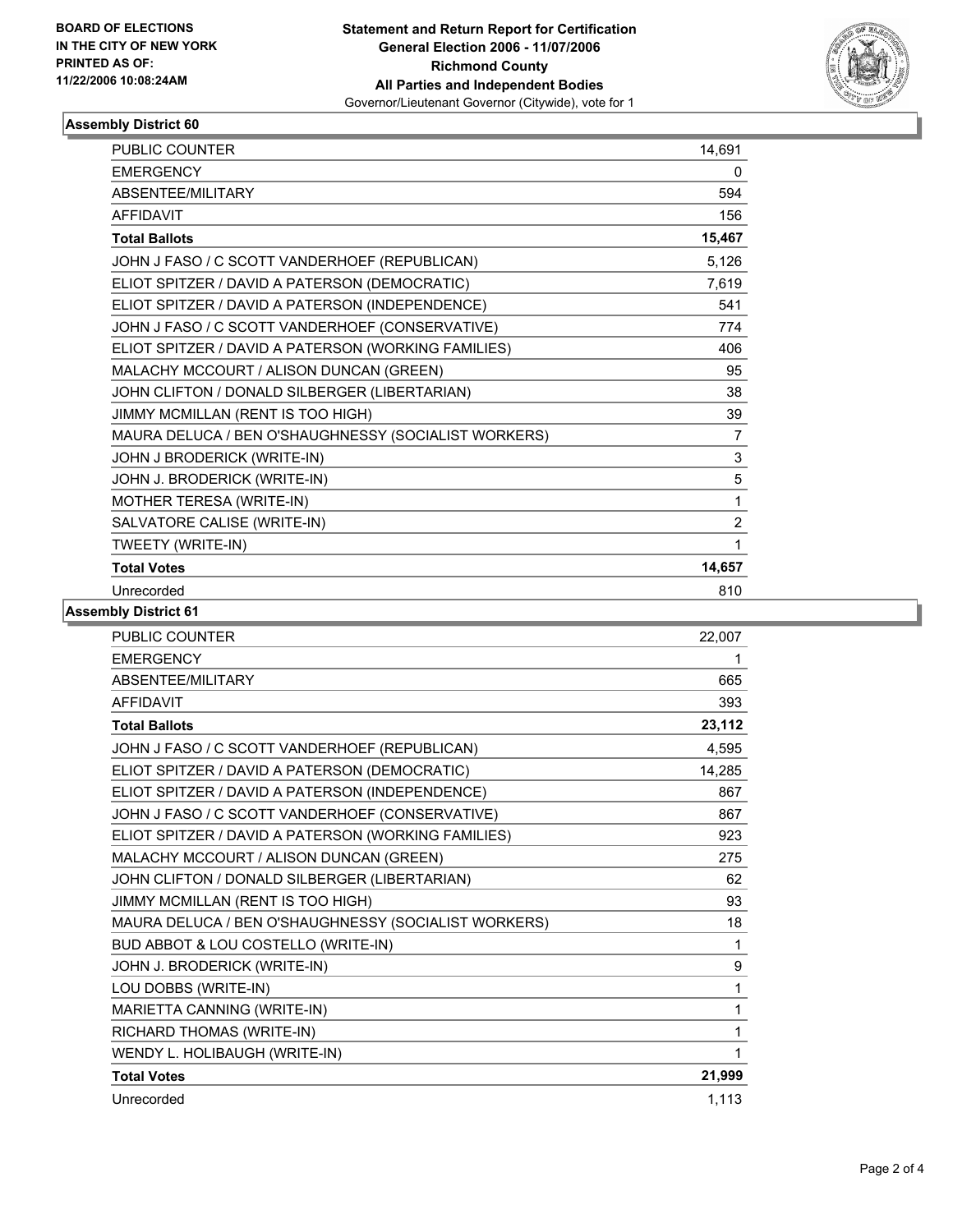

### **Assembly District 62**

| <b>PUBLIC COUNTER</b>                                | 24,245                    |
|------------------------------------------------------|---------------------------|
| <b>EMERGENCY</b>                                     | 64                        |
| ABSENTEE/MILITARY                                    | 738                       |
| <b>AFFIDAVIT</b>                                     | 266                       |
| <b>Total Ballots</b>                                 | 25,336                    |
| JOHN J FASO / C SCOTT VANDERHOEF (REPUBLICAN)        | 9,802                     |
| ELIOT SPITZER / DAVID A PATERSON (DEMOCRATIC)        | 11,372                    |
| ELIOT SPITZER / DAVID A PATERSON (INDEPENDENCE)      | 844                       |
| JOHN J FASO / C SCOTT VANDERHOEF (CONSERVATIVE)      | 1,406                     |
| ELIOT SPITZER / DAVID A PATERSON (WORKING FAMILIES)  | 554                       |
| MALACHY MCCOURT / ALISON DUNCAN (GREEN)              | 133                       |
| JOHN CLIFTON / DONALD SILBERGER (LIBERTARIAN)        | 54                        |
| JIMMY MCMILLAN (RENT IS TOO HIGH)                    | 37                        |
| MAURA DELUCA / BEN O'SHAUGHNESSY (SOCIALIST WORKERS) | 15                        |
| GREGORY FRANCIS/KEVIN WEEK (WRITE-IN)                | 1                         |
| JOHN BRODERICK CONROY (WRITE-IN)                     | 1                         |
| JOHN J BRODERICK (WRITE-IN)                          | 1                         |
| JOHN J. BRODERICK (WRITE-IN)                         | $\ensuremath{\mathsf{3}}$ |
| KATHLEEN GORMAN (WRITE-IN)                           | 1                         |
| MICHAEL ZAMBARDA (WRITE-IN)                          | 1                         |
| VICTORIA FAGAN (WRITE-IN)                            | $\overline{c}$            |
| VIRGINIA GIACHETTA (WRITE-IN)                        | 1                         |
| <b>Total Votes</b>                                   | 24,228                    |
| Unrecorded                                           | 1,108                     |
|                                                      |                           |

#### **Assembly District 63**

| 20,753 |
|--------|
| 7      |
| 672    |
| 249    |
| 21,712 |
| 5,960  |
| 12,610 |
| 706    |
| 818    |
| 530    |
| 128    |
| 54     |
| 47     |
| 12     |
| 1      |
|        |
| 20,867 |
| 845    |
|        |